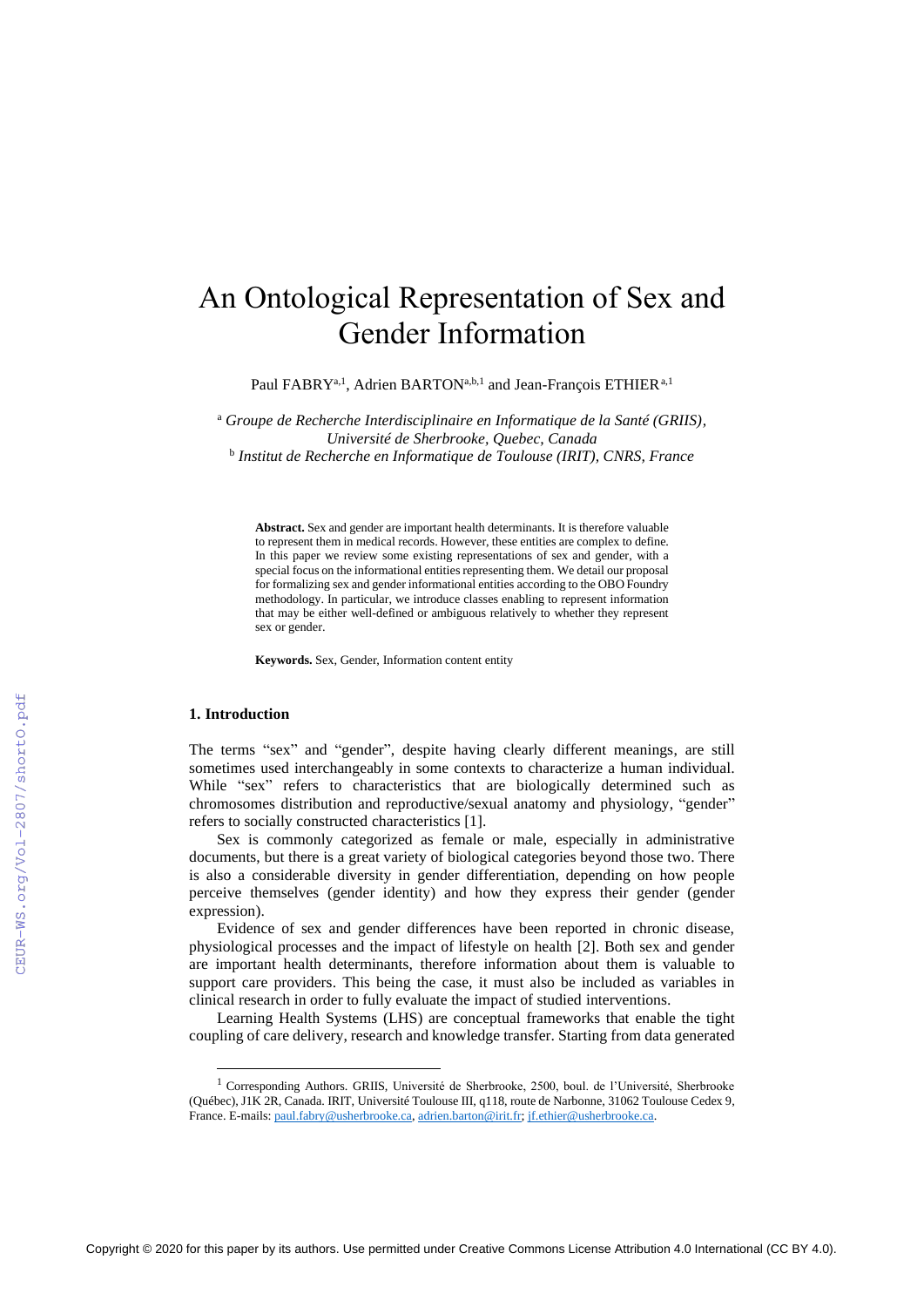through care delivery, research results are more likely to be relevant and the findings are re-injected in care through knowledge transfer processes like audit/feedback tools and decision support tools. This then triggers a new cycle [3]. LHSs rely on a common, source-independent representation of clinical information in order to support interoperability between various data sources and across the different activities. The goal is to build a better understanding of a human individual through their data across multiple sources. Applied ontologies can provide such a model.

As part of the LHS PARS3 ("Plateforme apprenante en recherche en santé et en services sociaux" - https://griis.ca/en/solutions/pars3), we have developed several ontologies for various domains, such as the Prescription of Drugs Ontology PDRO [4,5] These ontologies can support the creation of a relational schema that is then mapped to databases from various healthcare institutions, in order to support a system of data mediation [6]. As a result, these ontologies are focused on the representation of informational entities (IAO:*information content entity* – ICE) pertaining to health information. The ontological representation of informational entities referring to sex and gender is therefore of primary importance to us.

Many electronic medical record systems integrate sex and gender information into patient demographic information. However, most medical records still only specify the sex of an individual, often labelled "sex assigned at birth", without providing the whole spectrum of possible biological sexes, or the possibility to specify a gender instead of a sex. Sometimes a field asking to choose "M" or "F" will not even specify explicitly whether it refers to sex or gender. Given the ambiguity surrounding both data capture (e.g. unclear question) or data storage (e.g. a database field labelled "M-F" without other information to clearly understand the nature of the information stored in the field), our ontology needs to be flexible enough to allow annotation of ambiguous data elements while providing the means to annotate with a much higher degree of precision. In this paper, we review existing terminological and ontological representations of sex and gender, detail our proposal for formalizing sex and gender informational entities in our demographic data ontology DEMO, and discuss some of its implications.

## **2. Representation of Sex and Gender**

#### *2.1. Representation of Sex and Gender in Health Data Standards*

Distinction between sex and gender is acknowledged in the major international health standards such as HL7's Fast Healthcare Interoperability Resource (FHIR) or SNOMED CT [7], as well as in laboratory and radiology standards such as LOINC [8] or DICOM [9]. A comprehensive review is made available by Canada Health Infoway's Sex and Gender working group [10]. We will highlight here the most important aspects as they pertain to our goals.

While many health care standards provide distinct terms or placeholders for sex and gender, the definitions chosen for these elements make them more challenging to integrate into an ontology. For example, in the version 4.0.1 of FHIR, at least three elements are available for gender: *administrative gender*, *person gender* and *patient gender*. *administrative gender* is defined as: "The gender of a person used for administrative purposes." An extension adds *patient gender identity* defined as the gender the patient identifies with. The value set for *patient gender identity* contains more choices than for *patient gender* above. It is important to note that while these four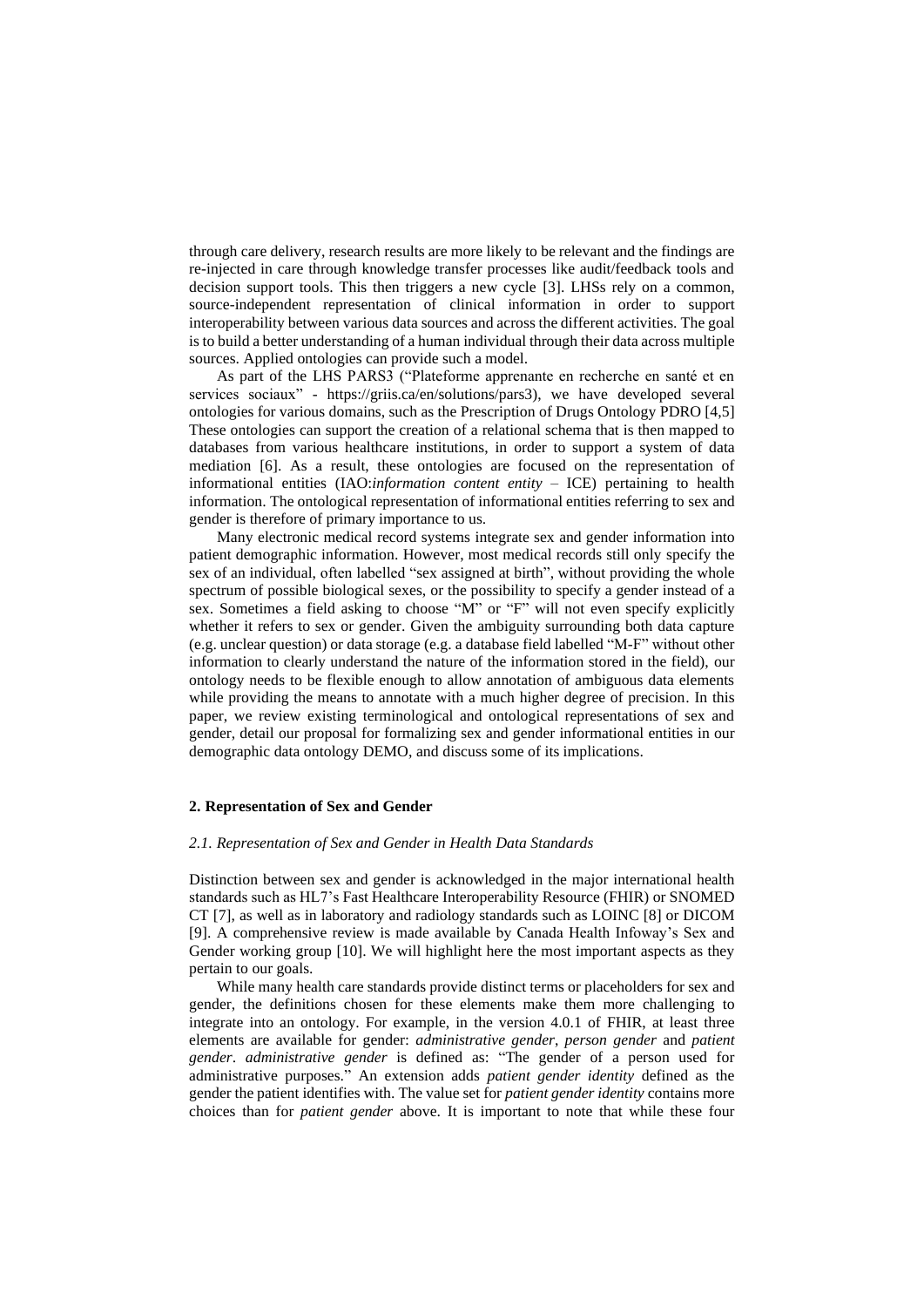elements contain the term "gender" and refer to it in their definitions, the term "gender" itself is never defined, leaving much uncertainty around the terms. Moreover, it is not clear whether the term refers to gender itself or to an informational entity that is about a gender. Lastly, the use of field value "Other" adds an epistemic dimension incompatible with a stable ontological representation (as the extension of the class "Other" depends on the extension of its sibling classes, which might change if new sibling classes are introduced [11]). So while multiple standards acknowledge the sex and gender terms, more work is required to integrate them in a realist ontology.

#### *2.2. Representation of Sex and Gender in Ontologies*

## *2.2.1. Sex and Gender Entities*

The gender, sex and sexual orientation ontology (GSSO) identifies, categorizes and associates to other terminologies thousands of terms related to gender, sex, and sexual orientation [12]. GSSO is available through NCBO BioPortal. However, GSSO is only very partially aligned with the Basic Formal Ontology and articulated with the OBO Foundry principles [13] and it does not integrate the ICEs that are relevant to us.

Biological sex is formalized in the Phenotype And Trait Ontology (PATO) [14] as an organismal quality that determines the bearer's ability to undergo sexual reproduction. *PATO:biological sex* has the subclasses *PATO:genotypic sex* and *PATO:phenotypic sex* depending on whether the biological sex quality inheres in the bearer's composition of sex chromosomes or the physical expression of sexual characteristics.

Sex and gender classes in these ontologies are quality or social roles. However, related information content entities are necessary to support our LHS as explained above.

#### *2.2.2. Informational Entities about Sex and Gender*

Informational entities about sex are represented in the Vaccine Ontology (VO) [15]. *VO:biological sex datum\** is categorized as a child of *IAO:measurement datum* and defined as: "A measurement datum that represents the biological sex of an animal." Subclasses have been created for representing ICEs about multiple sex kinds. For example: *VO:female biological sex datum*=def. "A biological sex datum that represents the biological sex of an animal (including human) as being female."

Terms referring to informational entities related to gender can be found in the Ontology of Medically Related Social Entities (OMRSE) [16] as subclasses of *OMRSE:social identity information content entity. OMRSE:gender identity information content entity\** is defined as: "A social identity information content entity that is about whether some person identifies as some gender." This class has also several subclasses representing ICEs about multiple gender kinds. For example: *OMRSE:female gender identity information content entity*=def. "A gender identity information content entity that is about some person's identifying as female in gender."

## **3. Sex and Gender in DEMO Ontology**

As part of our ontology suite to represent clinical informational entities, we are developing an ontology, named "DEMO" (stands for DEMographics Ontology) that focuses on demographics data, including sex and gender. Our goal concerning those latter data is threefold: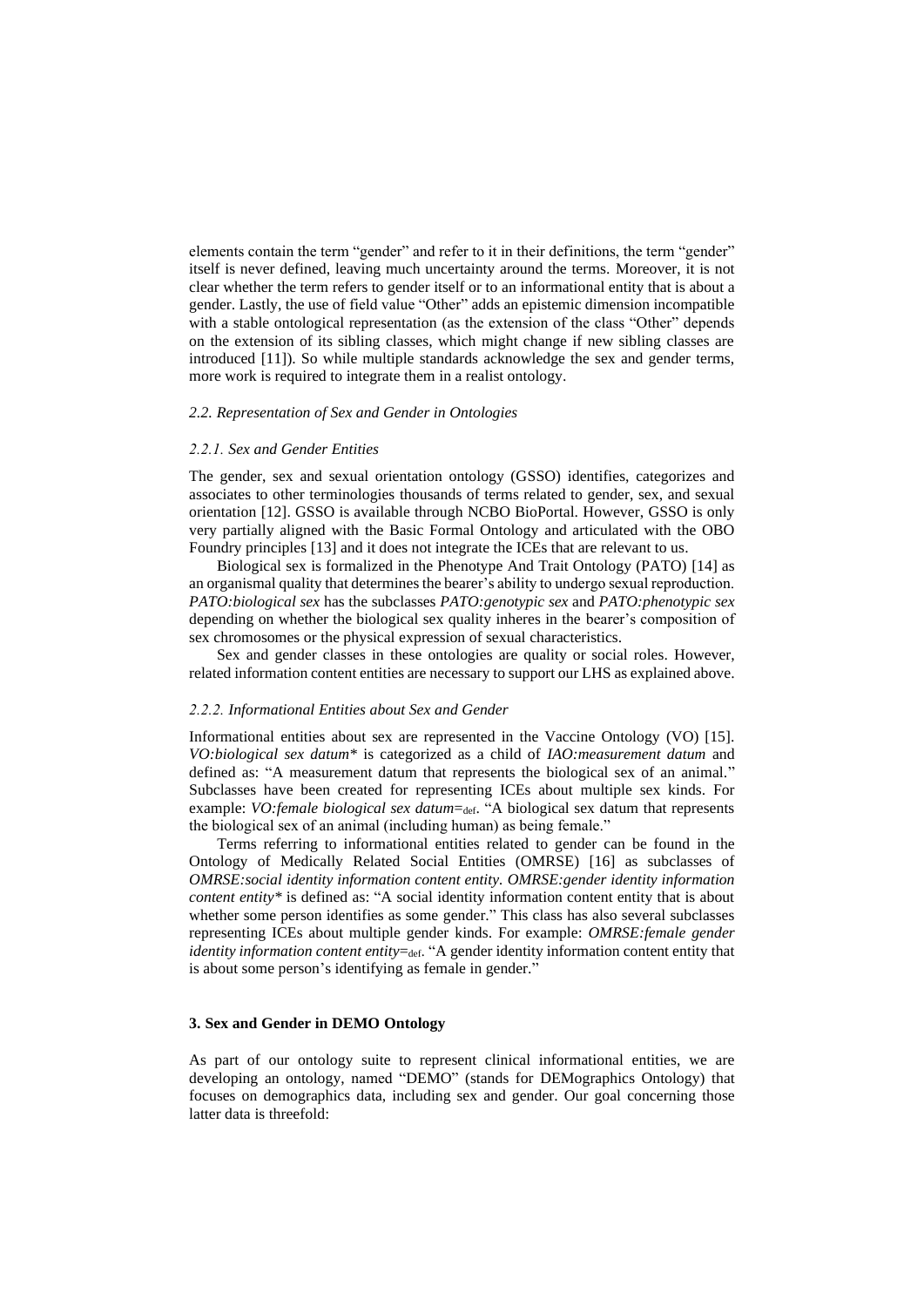- To formalize different informational entities about sex and gender;
- To not be limited to a male/female or man/woman binary representation, but be able to represent the other possibilities within sex or gender;
- To be able to annotate electronic health records containing representations that are ambiguous with respect to whether they refer to sex or gender (such as a field with two values 'M' and 'F', without more specifications about what those refer to).

In accordance to the OBO Foundry methodology, we imported the pre-existing classes mentioned above (\*) in our ontology. However, those classes were limited to binary alternatives (man/woman for gender, male/female for sex) and we proposed to VO and OMRSE representatives to add classes about biological intersex and non-binary gender. As a result, the following classes were created and imported by DEMO:

- *VO:intersex biological sex datum*=def. "A biological sex datum that represents the biological sex of an animal (including human) as being intersex."
- *OMRSE:non-binary identity ICE=*def. "A gender identity ICE that is about some person's identifying as non-binary in gender."

To take into account ambiguous representations of sex and gender, we created the class *DEMO:biological sex or gender identity ICE*=def. "An ICE that is intended to denote a biological sex or a gender identity." This class is defined as a class equivalent to: *VO:biological sex datum* OR *OMRSE:gender identity ICE.* Three subclasses were added to account for multiple possibilities: DEMO:*female biological sex or woman gender entity ICE,* DEMO:*male biological sex or man gender entity ICE*, and DEMO:*intersex biological sex or non-binary identity ICE*. These subclasses are defined as "A biological sex or gender identity ICE that is intended to denote a female [resp. male, intersex] biological sex or a woman [resp. man, non-binary] gender identity".

The addition of informational entities about intersex and non-binary gender enables us to capture more diverse information about patients' sex and gender. Alongside "male", "female", "man" and "woman", they allow us to represent field values representing intersex, hermaphrodite or gender-fluid identity for example.

Moreover, when we are confronted with records where these fields are insufficiently defined, the *biological sex or gender identity ICE* class works as a catch-all solution. For example, if we have a data source with an undefined field labelled "Sex/Gender" and its possible value are "M" or "F", we can state that this field is about a biological sex or a gender. If this field has the value "F" for a given patient, we can classify it as an information content entity that denotes a female biological sex or a woman gender. While such data constructs are undesirable because of their ambiguity, they are certainly in existence; therefore, not allowing data access to such fields would not be acceptable to users.

## **4. Discussion and Conclusion**

To represent ambiguous information, we could have instead introduced a class *ambiguous biological sex or gender identity information content entity*, whose instances are ICEs that denote ambiguously to either a sex or a gender. However, the ambiguity depends on the context and the receiver of the information: a piece of information can be ambiguous for a user (say, someone who is retrieving the information from an institution to which she does not belong), and non-ambiguous for another user (say, someone who knows how the database has been built). Therefore, the representation of an epistemically